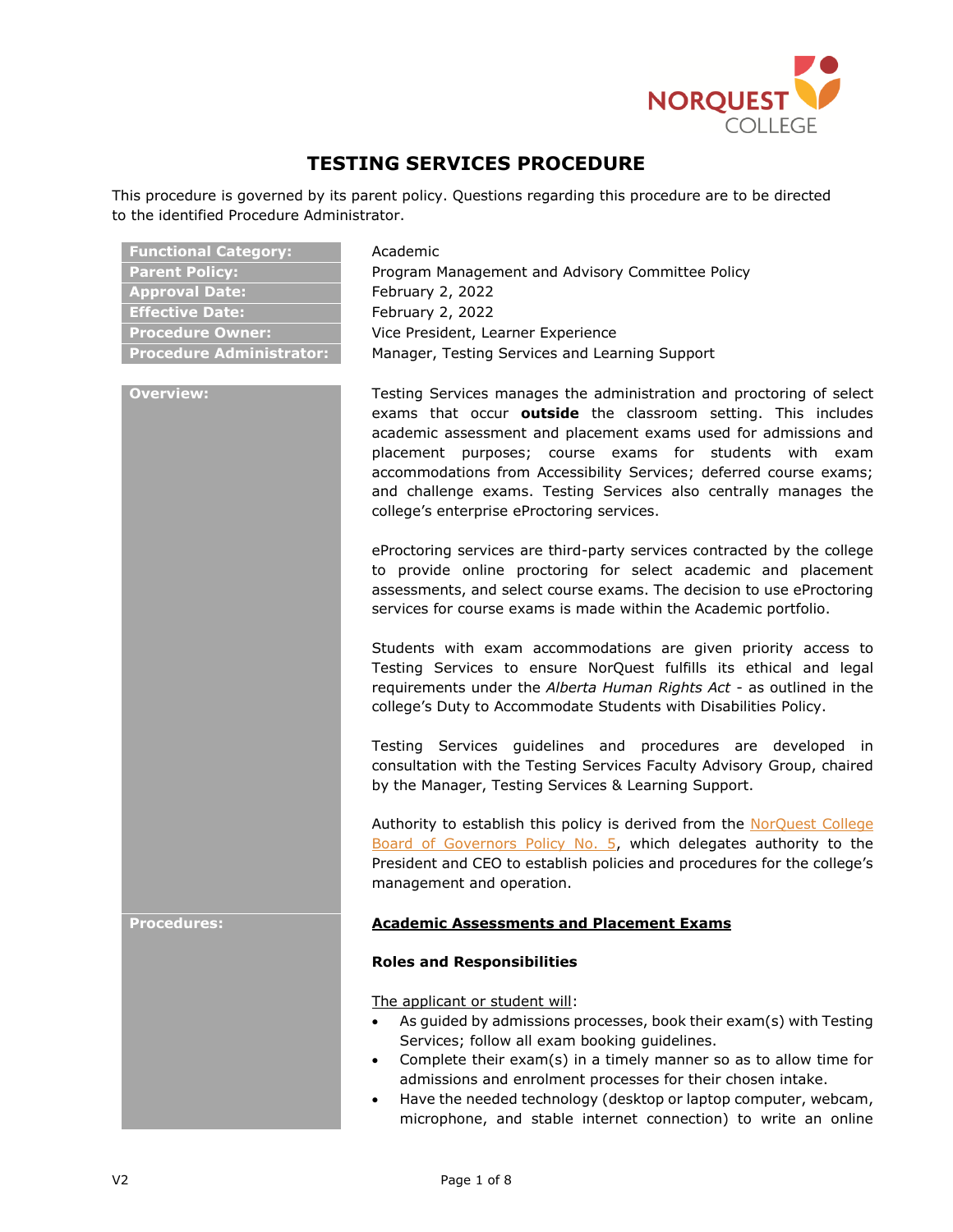

exam or use eProctoring services; and communicate any technology barriers to Testing Services at the time of booking so that alternate arrangements can be considered.

• If accommodation is needed, register with Accessibility Services as per the process outlined in the Duty to Accommodate Students with Disabilities Policy; be able to use any assistive technology independently during the exam.

The college will:

- Provide required exam materials for applicants and students to Testing Services.
- Refer applicant or student to Testing Services to complete specified exam(s).

Testing Services will:

- Help applicant or student to book their exam(s).
- Administer the exam through eProctoring services, or other online or in-person services depending on student need and/or barriers to accessing technology.
- Work with Accessibility Services to provide exam accommodations, where needed, in adherence to the Duty to Accommodate Students with Disabilities Policy.
- Notify the relevant college area of exam completion.
- Provide written documentation (including any supporting evidence) to the college of any exam incidents. This includes, but is not limited to, cases of suspected academic misconduct, and cases of significant exam disruption.

# **Workplace Academic Assessments**

## **Roles and Responsibilities**

The applicant will:

- Book their exam(s) with their workplace program or proctor.
- Complete their exam(s) in a timely manner so as to allow time for admissions and enrolment processes for their chosen intake.
- In advance of their exam, register with Accessibility Services as per the process outlined in the Duty to Accommodate Students with Disabilities Policy; be able to use any assistive technology independently during the exam.

The college will:

• Provide required exam materials for applicants to Testing Services.

## The workplace program will:

- Select or recruit workplace proctors.
- Provide approved worksite proctor lists to Testing Services.
- Provide oversite for workplace proctors.
- Notify relevant college area of exam completion.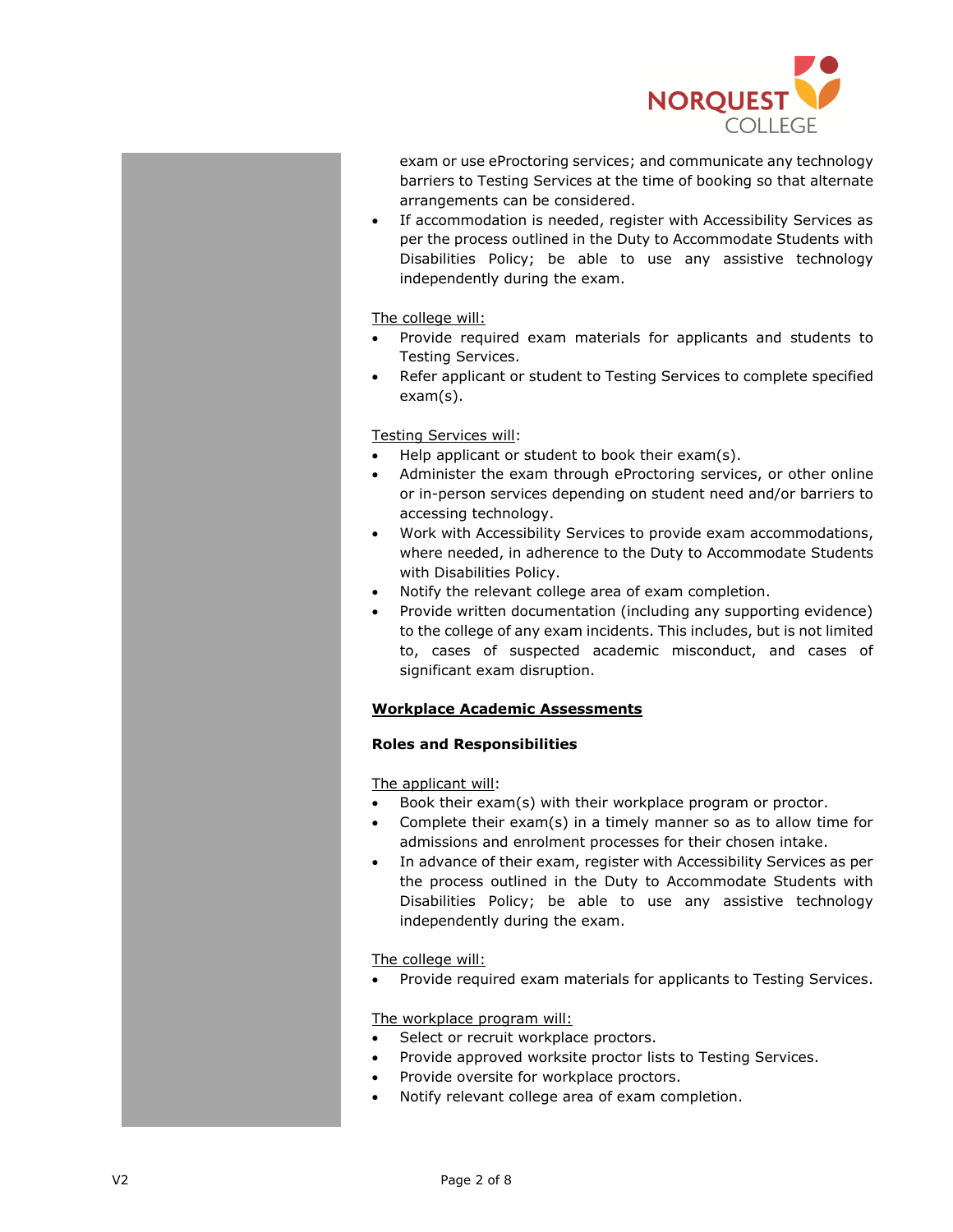

Testing Services will:

- Provide worksite proctors with access to the exam materials.
- Provide access to training materials on proctoring standards.

# **Course Exams for Students with Exam Accommodations from Accessibility Services**

#### The student will:

- Book their exam(s) with Testing Services by following the guidelines provided in the Student Guide to Accommodated Exams.
- Complete their exam(s) within the exam writing window (specified dates/times) set by their instructor.
- In advance of their exam, register with Accessibility Services as per the process outlined in the Duty to Accommodate Students with Disabilities Policy.
- Use assistive technology independently during their exam.
- Have the needed technology (desktop or laptop computer, webcam, microphone, and stable internet connection) to write an online exam (if relevant), and to tell their instructor about any technology concerns in advance of the exam.

#### The instructor will:

- Be aware of any students in their class who have exam accommodations and follow all guidelines and processes in Testing Service's Instructor Guide to Exams.
- Provide written information within course materials or syllabi that informs students with exam accommodations where to book their exam and provide access to Testing Service's Student Guide to Accommodated Exams.
- Provide written information within course materials or syllabi that informs students with exam accommodations what their exam writing window (specified dates and times) is for each exam.
- Provide students with advance notice of exams, according to timelines provided in the Instructor Guide to Exams, so that students with exam accommodations have reasonable time to book with Testing Services.
- Provide Testing Services with accessible student exam materials by the deadline posted in the Instructor Guide to Exams.
- Determine resolution in cases where student has technology barriers that preclude them from writing their exams in the instructor's chosen online format, where relevant.
- Arrange for regularly scheduled paper exam pick-up through their program area, as needed.

#### Testing Services will:

- Provide support to students who need help booking their exams and understanding the guidelines in the Accommodated Exams Guide.
- Administer and/or proctor exams, as scheduled, according to proctoring protocols.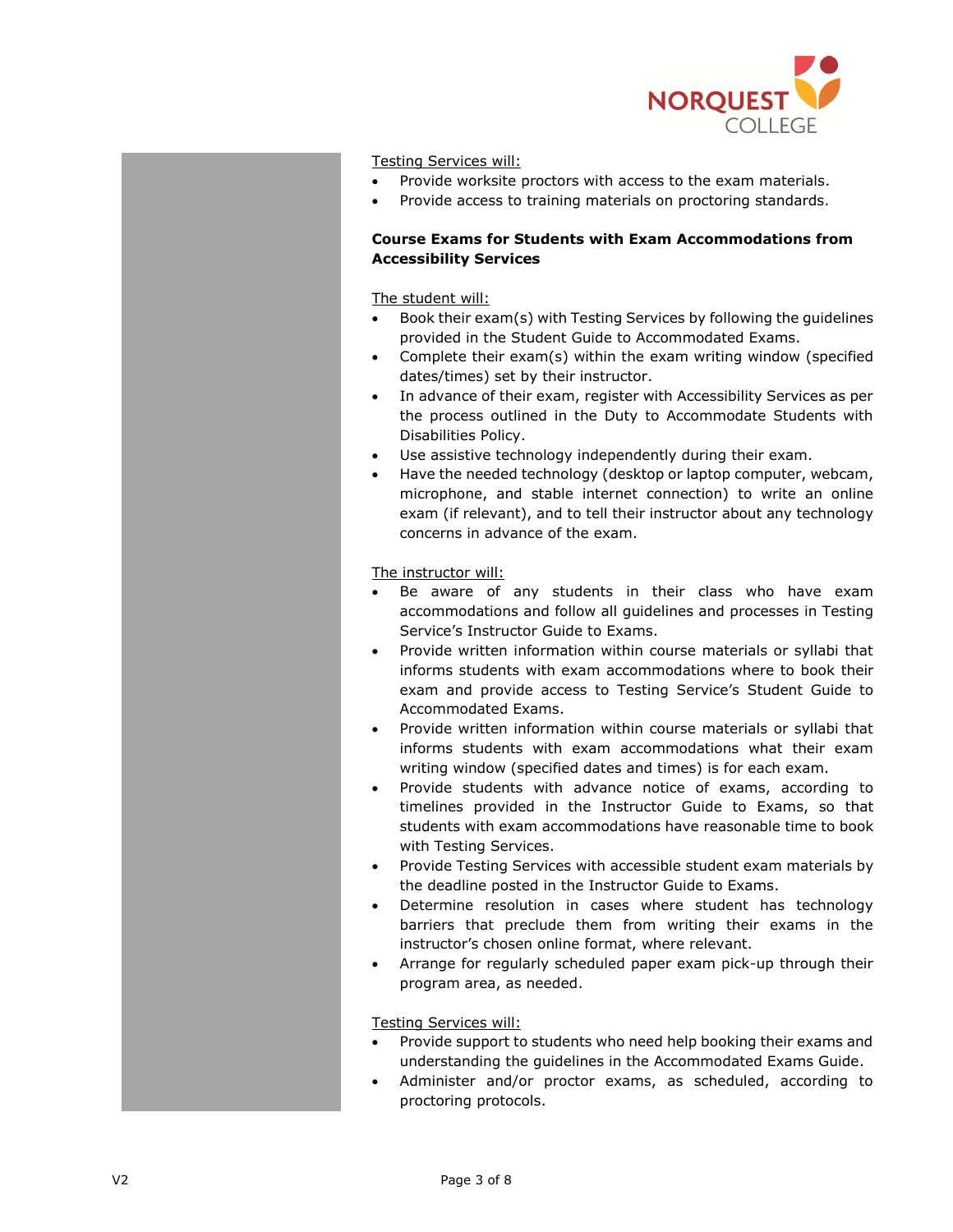

- Prepare instructor-provided exam materials in advance of the exam.
- Work with Accessibility Services, as needed, to ensure exam accommodations are in place.
- Provide written documentation (including any supporting evidence) to instructors of any exam incidents. This includes, but is not limited to, cases of suspected academic misconduct, and cases of significant exam disruption.
- Provide assistance to instructors in resolution of student technology issues, such as providing alternate proctoring services.
- Develop, maintain, and provide access to student and instructor guides to exams.

# **eProctor Services for Course Exams**

## The student will:

- Book their exam(s) with the eProctoring service provider by following the guidelines provided in the Student Guide – ProctorU.
- Complete their exam(s) within the exam writing window (specified dates/times) set by their instructor.
- Test their technology (desktop or laptop computer, webcam, microphone, and other eProctoring technology requirements) at the beginning of term; tell their instructor in advance of the exam of any challenges in meeting eProctoring technology requirements.

## Instructors will:

- Follow all guidelines and processes in Testing Service's Instructor Guide – ProctorU.
- Submit the eProctor Instructor Submission Form for their participating course exam(s) by the deadline each term.
- Configure their exam parameters within the Learning Management System, as outlined in the eProctor Instructor Guide.
- Ensure students are prepared to use eProctoring services at the beginning of term by posting Testing Service's Student Guide – ProctorU in their Learning Management System course page.
- Determine resolution in cases where student has technology or other challenges or concerns that may prevent them from using eProctoring services.

## Testing Services will:

- Configure exams within the eProctoring service platform, as per instructor specifications.
- Provide notice to instructors when the exam is ready and provide student access to exam booking site.
- Develop, maintain, and provide access to student and instructor guides on how to use eProctoring services.
- Provide support to students who need help setting up their eProctoring account, and/or with any other steps in Testing Service's Student Guide – ProctorU.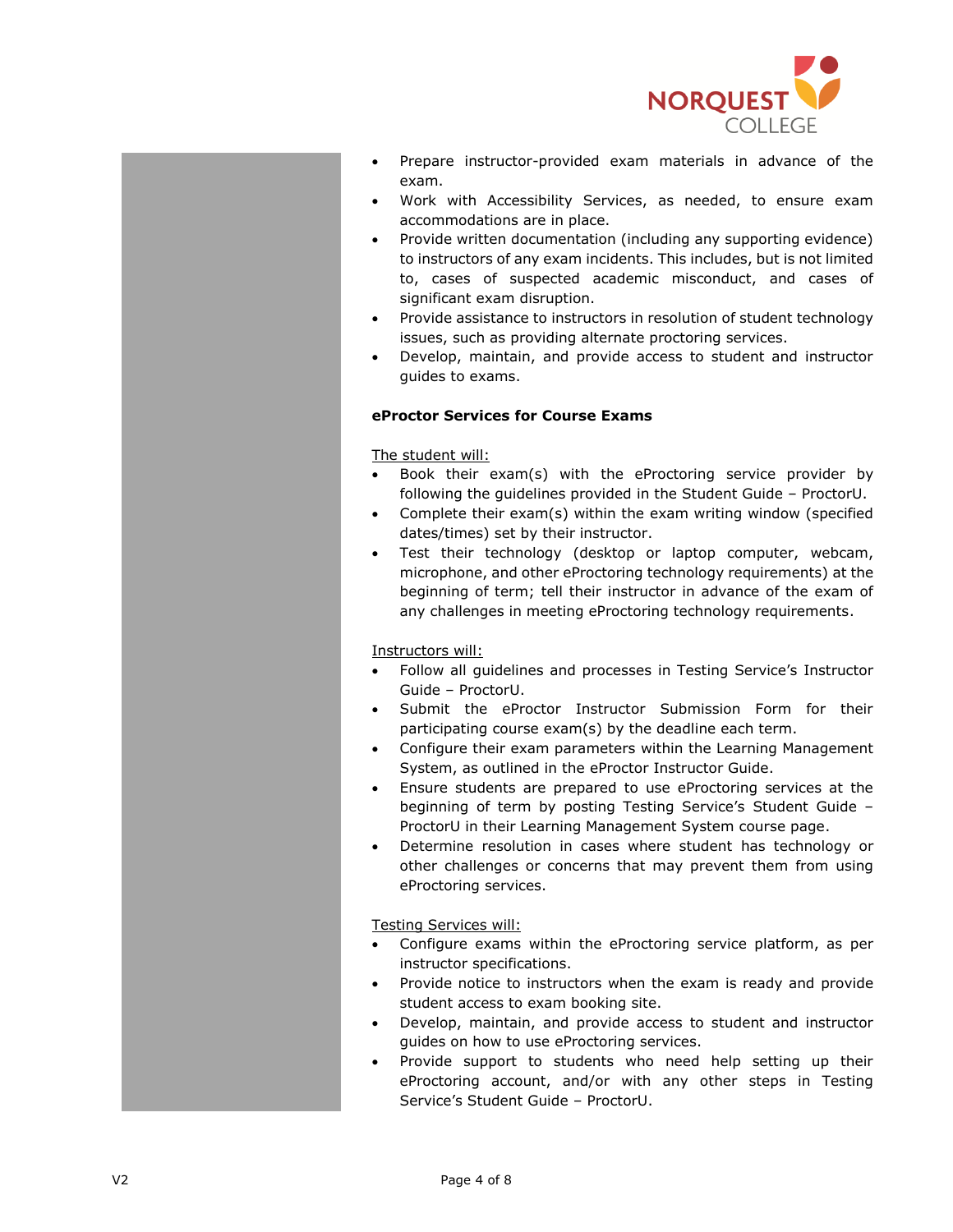

- Provide support to instructors who need help with processes outlined in Testing Service's Guide for Instructors – ProctorU
- Provide assistance to instructors in resolution of student technology issues, such as providing alternate proctoring services.
- Conduct pre-review of incident reports provided by eProctoring service vendor to validate potential misconduct or other incidents.
- Provide instructors with access to all supporting materials in cases of validated incidents of potential misconduct or other incidents.
- Act as contract holder and sole liaison between the college and the eProctoring service vendor.

# Senior Leaders in Academics will:

- Work with Testing Services to effectively manage eProctoring service budget for each fiscal year.
- Determine participating courses and course exams for each academic term.
- Provide participating course list to Testing Services by agreed upon deadlines in advance of each term, to ensure the college meets its contractual obligations with service vendor.

# **Deferral Exams**

The student will:

- Complete their approved exam deferral with Testing Services at the time and date provided by their instructor or program area.
- Follow Testing Services guidelines, as provided at the time of their appointment (or the Student Guide –ProctorU; or the Student Guide to Accommodated Exams, as relevant).
- Have the needed technology (desktop or laptop computer, webcam, microphone, and stable internet connection) to write an online exam or use eProctoring services, if relevant.
- Inform their instructor or program area of any scheduling conflicts; only the instructor or program area can schedule or re-schedule deferral exams with Testing Services.

The instructor will:

- Follow the process in Testing Service's Instructor Guide to Exams to request an exam deferral booking.
- Provide Testing Services with accessible student exam materials by the deadline posted in the Instructor Guide to Exams.
- Determine resolution in cases where student has technology barriers that preclude them from writing their exams in the instructor's chosen online format, where relevant.
- Arrange for paper exam pick-up through their program area, as needed.

Testing Services will:

Administer and/or proctor exams, as scheduled, according to proctoring protocols.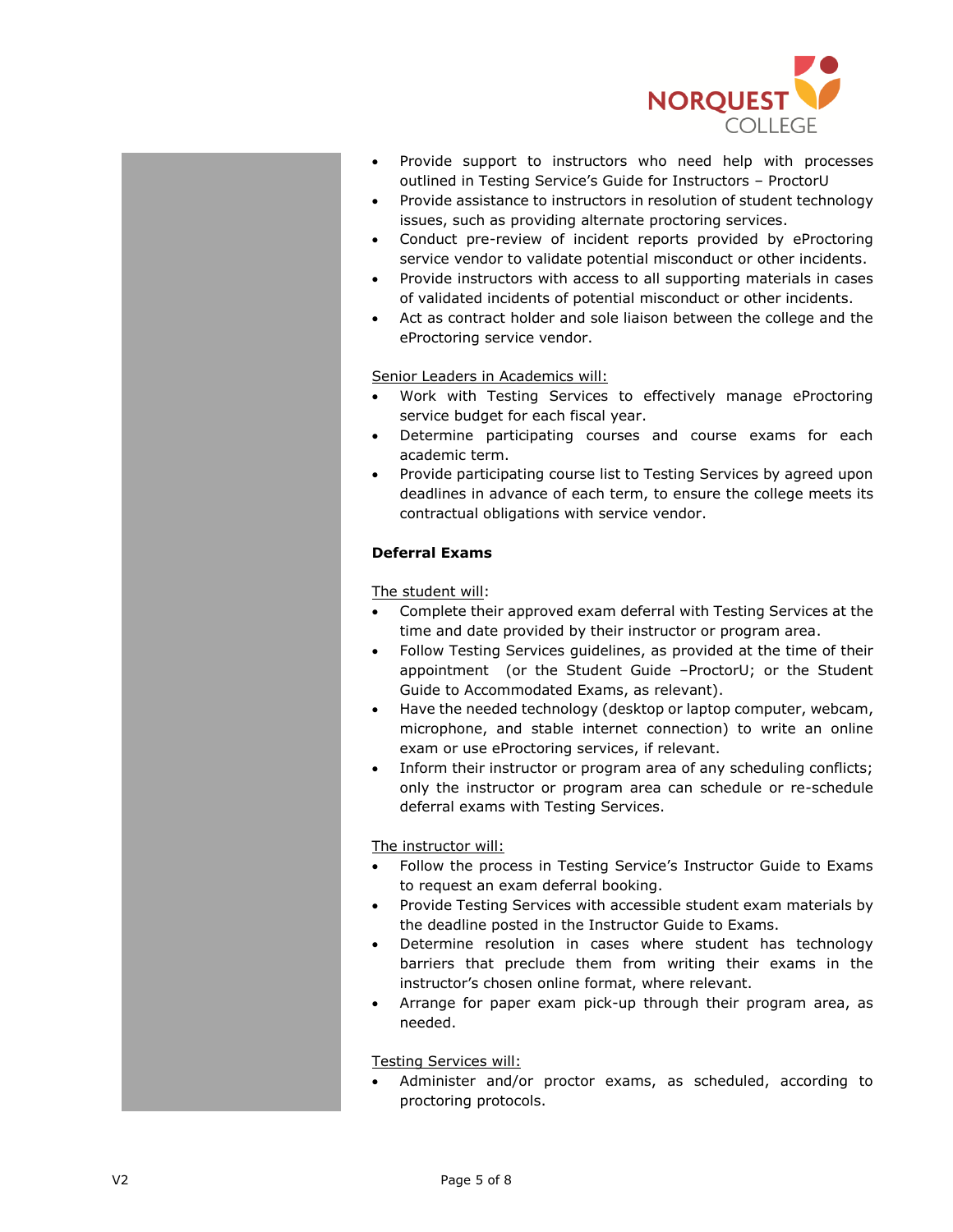

- Prepare instructor-provided exam materials in advance of the exam.
- Provide written documentation (including any supporting evidence) to instructors of any exam incidents. This includes, but is not limited to, cases of suspected academic misconduct, and cases of significant exam disruption.
- Provide assistance to instructors in resolution of student technology issues, such as providing alternate proctoring services.
- Develop, maintain, and provide access to general student exam writing guidelines and instructor guides to exams.

# **Challenge Exams**

In cases where a Challenge Assessment is a written exam, students will use eProctoring services. If students have barriers to accessing technology or have approved exam accommodations from Accessibility Services, alternate online or in-person service options will be provided.

## **External Proctoring**

In rare and extenuating circumstances only, a student or applicant may write an exam at a verifiable educational institution's testing centre within their community. Testing Services and the program area will collaborate to approve and set-up community-based proctoring. Any cost incurred by using a community testing centre is the responsibility of the student or applicant.

**Definitions: Applicant:** an individual who has submitted an application for admission to a NorQuest College program.

**Accommodation(s) for Students with Experience of Disabilities:**

accommodations are intended to remove barriers related to the functional impacts of a student. Administering accommodations is a shared responsibility between the student and the institution and arriving at an accommodation(s) is a consultative process. Accommodations may include (but are not limited to): exam writing accommodations; some form of assistive technology; permission to record lectures; advanced copies of course material; academic coaching; sign language interpreter; instructional assistant working with student 1-on-1 in the classroom. Accommodation(s) for students with experience of disability has three limitations: academic integrity; reasonable and justified; undue hardship.

**Assessment Exam:** an exam that can be used by applicants as a way to meet Admission or Entrance Requirements for a program.

**Admission Requirements or Entrance Requirements:** a set of criteria stipulating education, training, or experience needed eligibility to enter an educational program or occupation. May include minimum marks, levels of achievement, exam scores, and/or documentation such as criminal records check and immunization records. Also known as entrance requirements.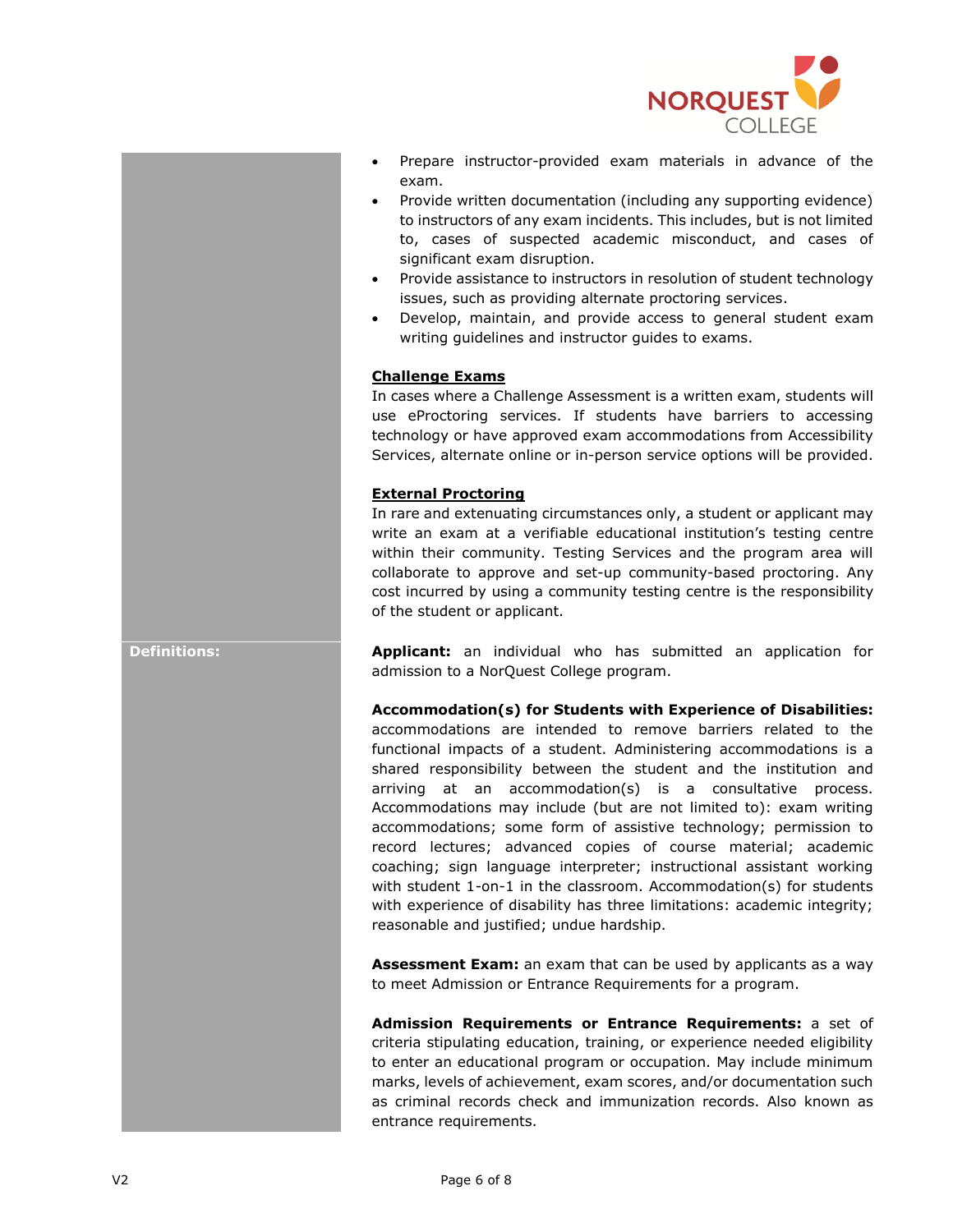

**Challenge Assessment:** a test, exam, or assignment (written or oral) that is designed to validate the knowledge of a NorQuest College student as it relates to course requirements. The challenge assessment is directly related to the learning outcomes of the course.

**Duty to Accommodate**: refers to the requirement under Section 5 of the Canadian Human Rights Act and Section 4 of the Alberta Human Rights Act that prohibits discrimination regarding goods, services, accommodation, and facilities. As a result, educational institutions are required to make arrangements, adjustments, and alterations in the educational environment to ensure that it does not have a discriminatory effect on a student because of student's disability. The duty to accommodate students with disabilities is part of the college's larger duty not to discriminate.

**eProctoring:** online, third-party exam proctoring services contracted by the college

**Exam** (for the purposes of this procedure)**:** any timed, individually completed, written assessment that may be either proctored or not proctored. Includes, but is not limited to, tests, quizzes, midterm exams, and final exams (note that some academic assessments are still considered exams but are not timed).

**Significant Exam Disruption:** is when a student is unable to complete an exam due to an unforeseen, uncontrollable event such as fire, an evacuation, technological failure, or other such event.

**Exam Incident:** an incident during an exam that may indicate academic misconduct, such as cheating or identify fraud. Exam incidents and any supporting evidence is provided by Testing Services to instructors for investigation.

**Placement Exam:** an assessment required for some applicants to ensure they are placed in the appropriate course level. The assessment may include a standardized reading test, essay, and/or mathematics test. The exam must be completed prior to course enrollment.

**Proctoring:** oversight of the examination process by an authorized individual (proctor). The proctor helps maintain exam security and validity of the exam results, by confirming the identity of the exam writer and monitoring the exam-writing environment.

**Student** (for the purposes of this procedure)**:** any individual who is or has been registered in any program or enrolled in any course(s) within the past twelve months or for any future terms whether credit or noncredit at NorQuest College. Another term for student is Learner.